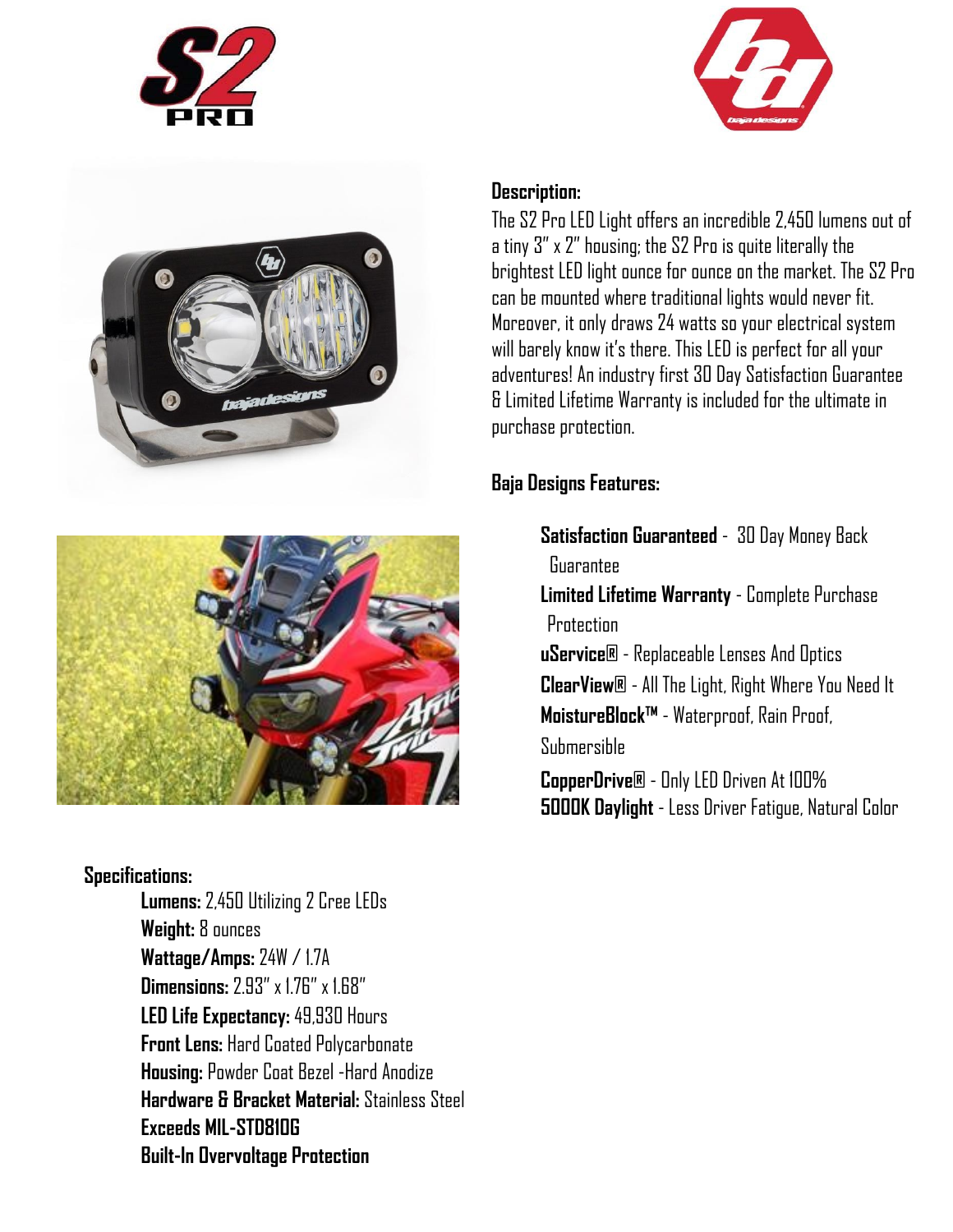



**Standards of Compliance:**

**MIL-STD-810G Certified** - (Low Temperature Test, High Temperature, Temperature & Humidity, Thermal Shock Cycling, Dust, Random Vibration, Mechanical Shock, Low Pressure & Drip Box Water)

**IP69K Certified** - (Submersible to 9ft)

**IK10 Compliant** - (Mechanical Impact Testing)

**Salt Spray Certified** 





## **Patterns:**

**Driving/Combo:** Maximum trail coverage in a single light. The Driving/Combo pattern is equipped with both Driving (42°) and spot (9°) optics to provide you with a smooth blend of light for both near field applications and distance (Lighting Zone 3)

**Wide Cornering:** BD was the first to develop a pattern specifically for cornering, dust and/or fog conditions. The Wide Driving pattern offers a 42° flattened horizontal beam for the ultimate in comfort lighting. (Lighting Zones 1 & 2)

**Spot:** A longer and narrower 9° beam focus for illumination further down the trail or road. The Spot pattern is designed to be used in conjunction with additional Wide Driving and/or Driving/Combo beam lights. (Lighting Zone 4 & 5)

**Flood:** Excellent work light or "scene light" with an extremely smooth 120° circle that projects about 40ft. This pattern is not suitable for driving. (Lighting Zone 7)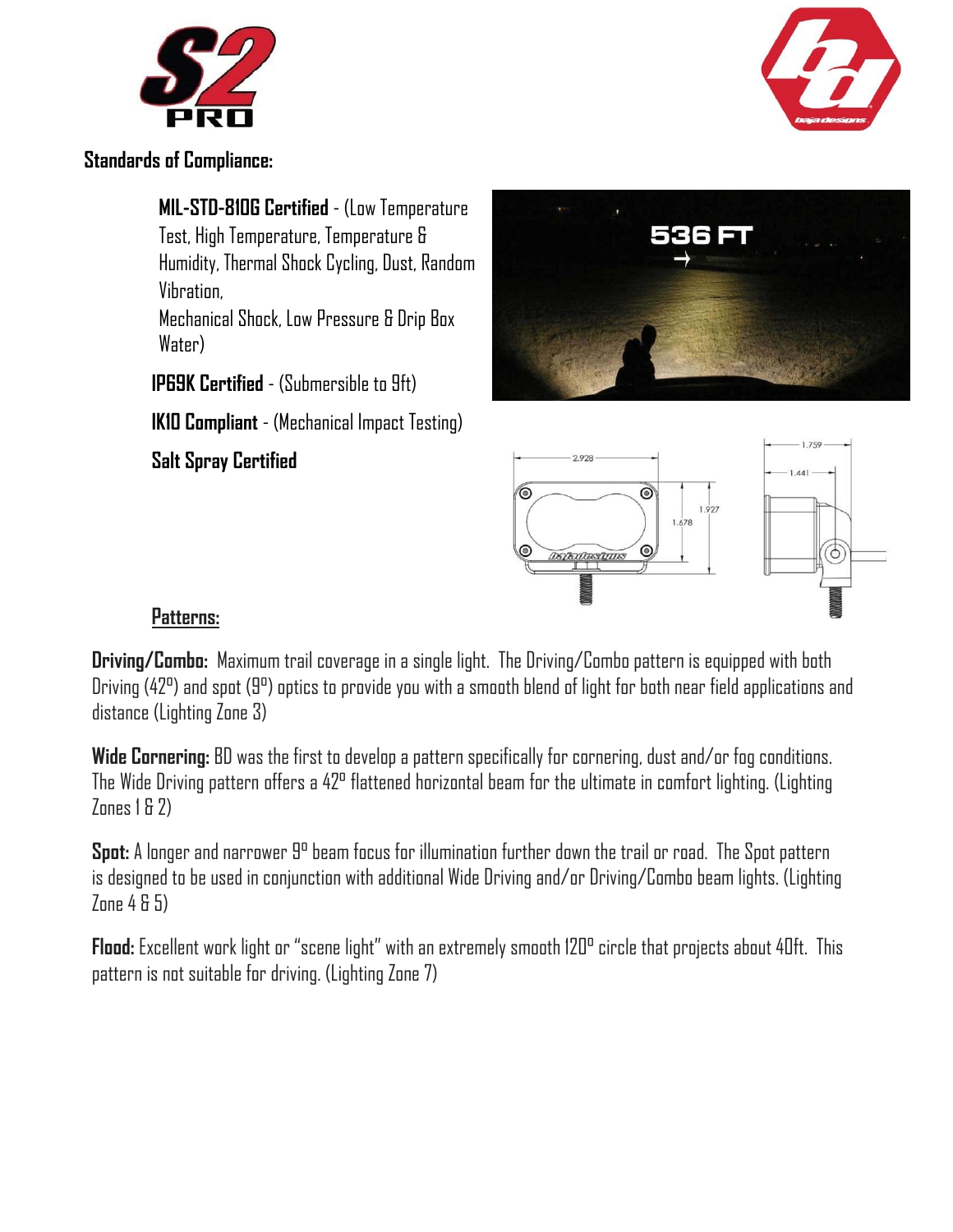| <b>Part Number</b> | <b>Description</b>                                       | <b>Size</b>                          | Lumens        | Amps/Watts |
|--------------------|----------------------------------------------------------|--------------------------------------|---------------|------------|
| 48-0001            | S2 Pro, LED Spot                                         | 2.93" x 1.76" x 1.68"                | 2,450         | 24W / 1.7A |
| 48-0001BL          | S2 Pro, LED Spot, Blue                                   | 2.93" x 1.76" x 1.68"                | 2,450         | 24W / 1.7A |
| <b>48-0001GR</b>   | S2 Pro, LED Spot, Green                                  | 2.93" x 1.76" x 1.68"                | 2,450         | 24W / 1.7A |
| 48-0001RD          | S2 Pro, LED Spot, Red                                    | 2.93" x 1.76" x 1.68"                | 2,450         | 24W / 1.7A |
| 48-0001WT          | S2 Pro, White, LED Spot                                  | 2.93" x 1.76" x 1.68"                | 2,450         | 24W / 1.7A |
| 48-0003            | S2 Pro, LED Driving/Combo                                | 2.93" x 1.76" x 1.68"                | 2,450         | 24W / 1.7A |
| 48-0003WT          | S2 Pro, White, LED<br>Driving/Combo                      | 2.93" x 1.76" x 1.68"                | 2,450         | 24W / 1.7A |
| 48-0005            | S2 Pro, LED Wide Cornering                               | $2.93'' \times 1.76'' \times 1.68''$ | 2,450 - Per   | 24W / 1.7A |
| 48-0005WT          | S2 Pro, LED Wide Cornering,<br>White                     | 2.93" x 1.76" x 1.68"                | $2,450 - Per$ | 24W / 1.7A |
| 48-0006            | S2 Pro, LED Work/Scene                                   | 2.93" x 1.76" x 1.68"                | $2,450 - Per$ | 24W / 1.7A |
| 48-0006WT          | S2 Pro, White, LED<br>Work/Scene                         | 2.93" x 1.76" x 1.68"                | $2,450 - Per$ | 24W / 1.7A |
| 48-0011            | S2 Pro, Amber, LED Spot                                  | 2.93" x 1.76" x 1.68"                | $2,450 - Per$ | 24W / 1.7A |
| <b>48-0011WT</b>   | S2 Pro, White, Amber, LED<br>Spot                        | 2.93" x 1.76" x 1.68"                | 2,450         | 24W / 1.7A |
| 48-0013            | S2 Pro, Amber LED<br>Driving/Combo,                      | 2.93" x 1.76" x 1.68"                | 2,450         | 24W / 1.7A |
| 48-0013WT          | S2 Pro, White, Amber LED<br>Driving/Combo                | 2.93" x 1.76" x 1.68"                | 2,450         | 24W / 1.7A |
| 48-0015            | S2 Pro, Amber LED Wide<br>Cornering                      | 2.93" x 1.76" x 1.68"                | 2,450         | 24W / 1.7A |
| 48-0015WT          | S2 Pro, White, Amber LED<br><b>Wide Cornering</b>        | 2.93" x 1.76" x 1.68"                | 2,450         | 24W / 1.7A |
| 48-0016            | S2 Pro, Amber, LED<br>Work/Scene                         | 2.93" x 1.76" x 1.68"                | 2,450         | 24W / 1.7A |
| 48-1001            | S2 Pro, Flush Mount, LED Spot                            | 2.93" x 1.76" x 1.68"                | 2,450         | 24W / 1.7A |
| 48-1001WT          | S2 Pro, White, Flush Mount,<br>LED Spot                  | 2.93" x 1.76" x 1.68"                | 2,450         | 24W / 1.7A |
| 48-1003            | S2 Pro, Flush Mount, LED<br>Driving/Combo                | 2.93" x 1.76" x 1.68"                | 2,450         | 24W / 1.7A |
| 48-1003WT          | S2 Pro, White, Flush Mount,<br>LED Driving/Combo         | 2.93" x 1.76" x 1.68"                | 2,450         | 24W / 1.7A |
| 48-1005            | S2 Pro, Flush Mount, LED Wide<br>Cornering               | 2.93" x 1.76" x 1.68"                | 2,450         | 24W / 1.7A |
| 48-1005WT          | S2 Pro, White, Flush Mount,<br><b>LED Wide-Cornering</b> | 2.93" x 1.76" x 1.68"                | 2,450         | 24W / 1.7A |
| 48-1006            | S2 Pro, Flush Mount, LED<br>Work/Scene                   | 2.93" x 1.76" x 1.68"                | 2,450         | 24W / 1.7A |
| 48-1006WT          | S2 Pro, White, Flush Mount,<br>LED Work/Scene            | 2.93" x 1.76" x 1.68"                | 2,450         | 24W / 1.7A |
| 48-1013            | S2 Pro, Flush Mount LED<br>Driving, Amber                | 2.93" x 1.76" x 1.68"                | 2,450         | 24W / 1.7A |
| 48-1013WT          | S2 Pro, White, Amber, Flush<br>Mount LED Driving         | 2.93" x 1.76" x 1.68"                | 2,450         | 24W / 1.7A |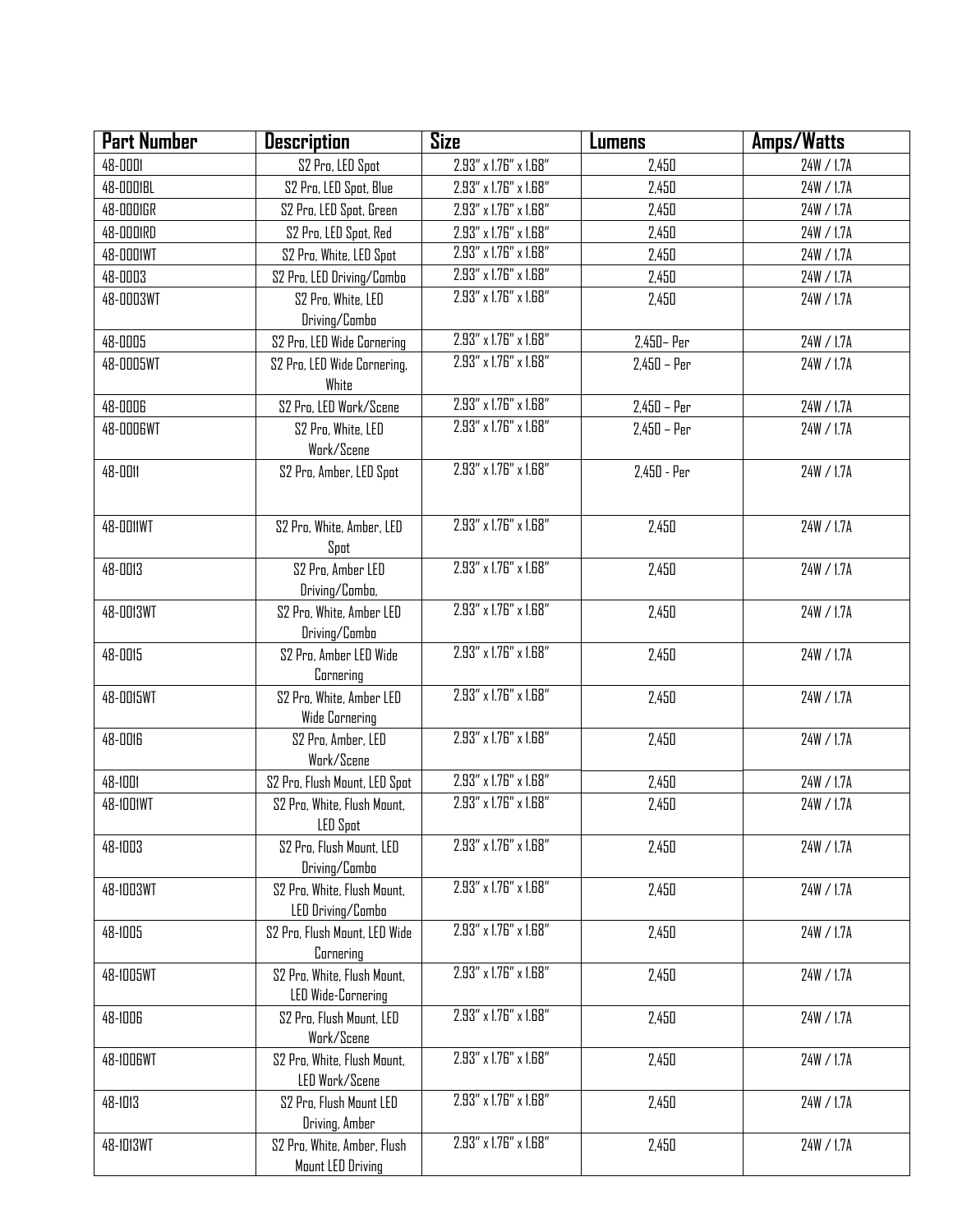| 48-1015   | S2 Pro .Amber Flush Mount<br><b>LED Wide Cornering</b>  | 2.93" x 1.76" x 1.68"                | 2.450         | 24W / 1.7A       |
|-----------|---------------------------------------------------------|--------------------------------------|---------------|------------------|
| 48-1015WT | S2 Pro, White, Amber, Flush<br>Mount LED Wide Cornering | $2.93'' \times 1.76'' \times 1.68''$ | 2,450         | 24W / 1.7A       |
| 48-7801   | S2 Pro, Pair Spot LED                                   | 2.93" x 1.76" x 1.68"                | $2,450 - Per$ | 24W / 1.7A - Per |
| 48-7803   | S2 Pro, Pair Driving/Combo<br>LED                       | 2.93" x 1.76" x 1.68"                | $2,450 - Per$ | 24W / 1.7A - Per |
| 48-7805   | S2 Pro, Pair Wide Cornering<br>LED                      | $2.93'' \times 1.76'' \times 1.68''$ | $2,450 - Per$ | 24W / 1.7A - Per |
| 48-7806   | S2 Pro, Pair Work/Scene LED                             | 2.93" x 1.76" x 1.68"                | $2,450 - Per$ | 24W / 1.7A - Per |
| 48-7811   | S2 Pro, Pair Amber, LED Spot                            | 2.93" x 1.76" x 1.68"                | $2,450 - Per$ | 24W / 1.7A - Per |
| 48-7813   | S2 Pro, Pair Amber LED<br>Driving/Combo,                | $2.93'' \times 1.76'' \times 1.68''$ | $2,450 - Per$ | 24W / 1.7A - Per |
| 48-7815   | S2 Pro, Pair Amber LED Wide<br>Cornering                | 2.93" x 1.76" x 1.68"                | $2,450 - Per$ | 24W / 1.7A - Per |
| 48-7816   | S2 Pro, Pair Work/Scene<br>Amber LED                    | 2.93" x 1.76" x 1.68"                | $2,450 - Per$ | 24W / 1.7A - Per |

# **LIMITED LIFETIME WARRANTY**

Baja Designs proudly offers a LIFETIME WARRANTY against manufacturer's defect on all of the products that we manufacture.

These are comprehensive warranties; other than the exclusions below – you're covered. If your LED burns out, you're covered. Additionally, cutting off our connector or changing your lenses does not automatically void your warranty.

Exclusions:

Installation errors, abuse, misuse or crash damage. You must be the original owner of the product and be able to supply proof of purchase.

Baja Designs manufactures its own products as well as resells products manufactured by others. Baja Designs makes no express or implied warranties on products not manufactured by Baja Designs including without limitation any warranties or merchantability and fitness for a particular purpose. We will however, pass on all warranties made by the manufacturer, who has sole responsibility for performing such warranties. Baja Designs will pay the freight if your product is less than 90 days old, otherwise defective products must be returned to Baja Designs, Inc., freight prepaid. At our option, we will repair or replace items in question and return them at no charge. If the identical product is no longer available, we will replace with a similar product of equal value. Baja Designs Inc. will not be responsible for any indirect or consequential damages in connection with defective merchandise.

Indemnification:

Buyer hereby acknowledges off-roading, racing and driving at night are dangerous activities and that the products and/or supplies purchased from Baja Designs are used in an inherently dangerous activity that may endanger life and limb; and in no event shall the seller, or seller's heirs and assigns, be held liable for consequential damages, nor shall seller's liability on any claim for damages arising out of or connected with the